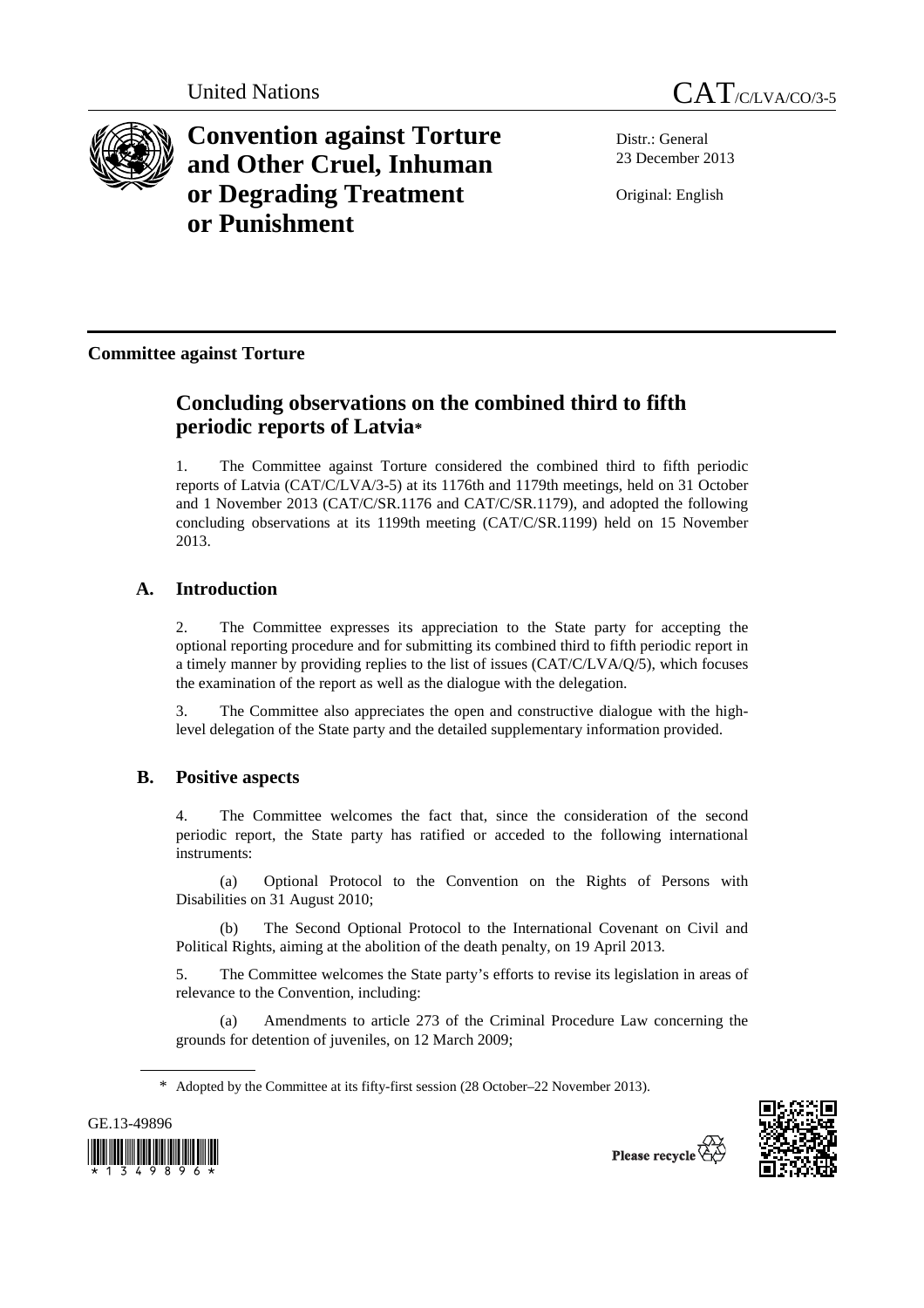(b) Entry into force of the new Asylum Law on 14 July 2009;

 (c) Amendments to the Law on the Procedures for the Coming into Force and Application of the Criminal Law supplementing the law with article 24 on the definition of torture, on 23 December 2009;

 (d) Entry into force of the Law on Patients' Rights, which protects the rights of juveniles in particular and provides for a patient's right to claim compensation, on 1 March 2010;

(e) Amendments to the Law on Medical Treatment concerning the actions of medical institutions if patients have been subjected to violence, which entered into force on 1 January 2011;

 (f) Amendments to the Law on Enforcement of Sentences concerning the resocialization of prisoners, introduced on 8 August 2011;

(g) Abolition of the death penalty from the Criminal Law, on 1 December 2011.

6. The Committee also welcomes the efforts of the State party to amend its policies, programmes and administrative measures to give effect to the Convention, including:

 (a) Adoption of the basic guidelines on the improvement of the mental health of the population for 2009–2014, on 6 August 2008;

 (b) Adoption by the Government of the concept on resocialization of convicted persons sentenced to deprivation of liberty, on 9 January 2009;

Adoption of the basic policy guidelines for the enforcement of prison sentences and detention of juveniles for 2007–2013, on 2 March 2010;

 (d) Adoption by the Cabinet of Ministers of the regulation setting out the procedure for providing community service as an alternative to imprisonment, including in the case of minors, on 9 February and 3 August 2010;

Publication by the Office of Citizenship and Migration Affairs of a commentary to the Asylum Law, with a view to improving the quality of the asylum procedure, January 2010.

## **C. Principal subjects of concern and recommendations**

### **Definition of torture**

7. While taking note of the amendments to the Law on the Procedures for the Coming into Force and Application of the Criminal Law, supplementing the law with article 24 which defines torture, and recalling its previous concluding observations (CAT/C/LVA/CO/2, para. 5), the Committee is concerned that the definition of torture does not reflect all of the elements contained in article 1 of the Convention, which may create loopholes for impunity, as outlined in general comment No. 2 (2007) on implementation of article 2 by States parties (art. 1).

**The State party should amend its legislation to include a definition of torture in conformity with the Convention, which covers all the elements contained in article 1, including the inflicting of torture on a person for such purposes as obtaining from him or a third person information or a confession, punishing him for an act he or a third person has committed or is suspected of having committed, or intimidating or coercing him or a third person, or for any reason based on discrimination of any kind, when such pain or suffering is inflicted by or at the instigation of or with the consent or acquiescence of a public official or other person acting in an official capacity.**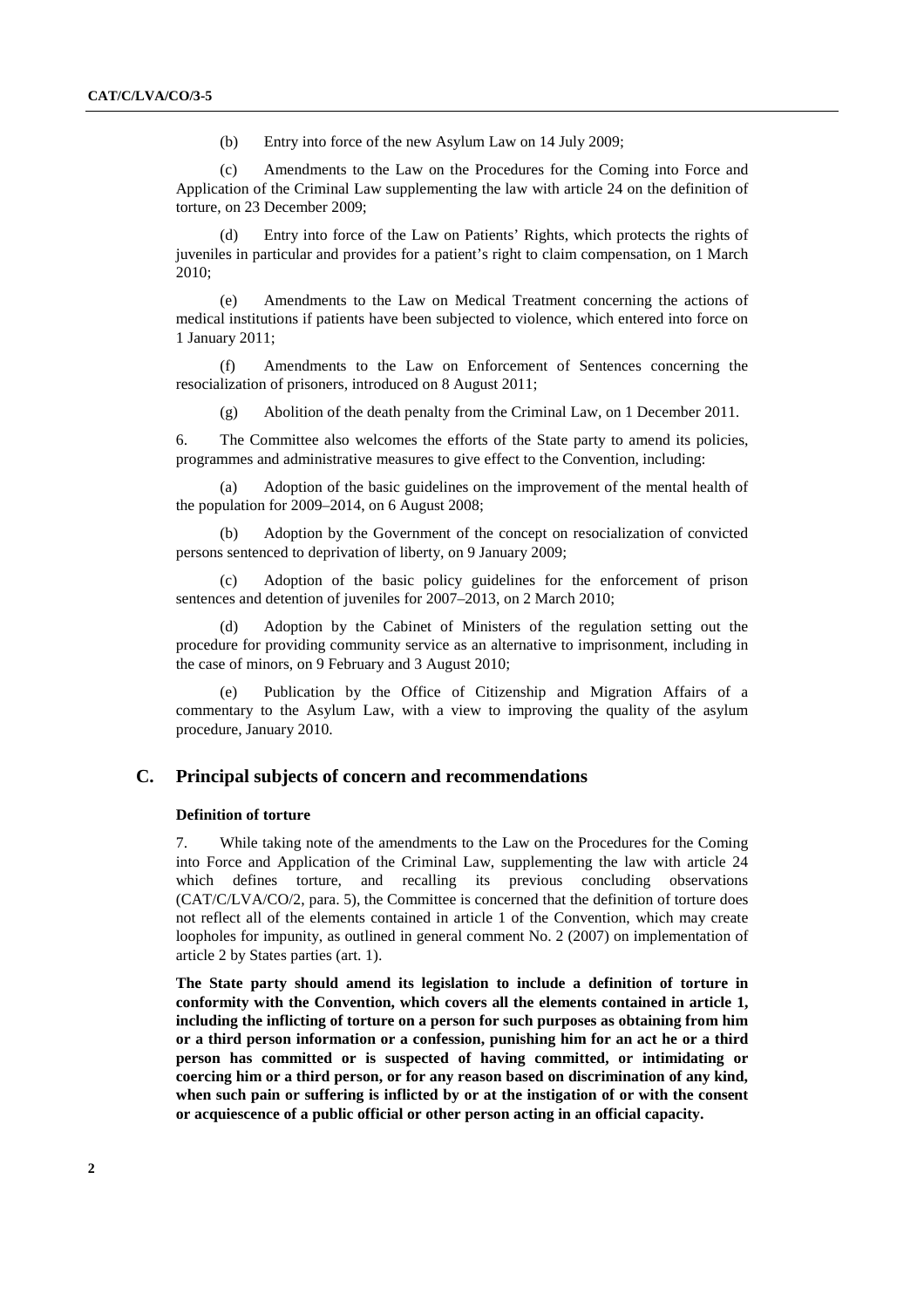#### **Torture as a specific criminal offence and the statute of limitations for acts of torture**

8. The Committee is concerned that, since torture is not a separate offence under Criminal Law, the penalties for acts of torture have been incorporated into different articles of the Criminal Law, that are not appropriate punishment for such criminal offences, taking into account their gravity. It is also concerned that acts of torture and attempts to commit torture, as well as acts by persons that constitute complicity or participation in torture, are subject to a statute of limitations of 10 years in most cases, which may result in impunity for perpetrators of such acts (arts. 2 and 4).

**The State party should amend its legislation to include torture as a specific offence in the Criminal Law, with appropriate penalties for acts of torture that take into account their grave nature, as set out in article 4 (2) of the Convention. In addition, the State party should ensure that the prohibition against torture is absolute and that there is no statute of limitations for acts of torture, so that acts of torture and attempts to commit torture and acts by persons which constitute complicity or participation in torture can be investigated, prosecuted and punished without time limitations.** 

#### **Fundamental legal safeguards**

9. The Committee is concerned that persons deprived of their liberty do not enjoy in practice all the fundamental legal safeguards against torture and ill-treatment that should be afforded from the very outset of deprivation of liberty, such as access to a lawyer and an independent doctor and the right to inform a relative or person of their choice from the very outset of their detention. It is also concerned at reports of a shortage of lawyers and that lawyers providing "State-ensured legal aid" are reluctant to do so for lack of appropriate remuneration (arts. 2, 12, 13 and 16).

#### **The State party should:**

**(a) Take effective measures to guarantee that all detained persons are afforded, by law and in practice, all the fundamental legal safeguards from the outset of their being deprived of liberty, in particular prompt access to a lawyer and, if necessary, to legal aid; that a relative or person of their choice is informed; and access to a medical examination by an independent doctor, if possible a doctor of their choice, in accordance with international standards;** 

 **(b) Ensure the implementation of regulation No. 1493 on the types and amount of State-ensured legal aid, the amount of payment and the reimbursable expenses related to the provision of legal aid and the amount of and procedures for payment, adopted by the Cabinet of Ministers on 22 December 2009 in order to increase the number of contracted, sworn legal aid attorneys to provide adequate assistance to all persons requiring State-provided legal aid, including in remote rural areas.** 

## **Pretrial detention**

10. While noting the reduction in the number of prisoners and detainees since the adoption of the criminal policy document that came into force on 1 April 2013, the Committee is concerned at information that no amendments were adopted concerning the duration of pretrial detention, including in police custody, during the reporting period. It is also concerned that national law does not provide time limits measured in days or hours, pursuant to which a person may be kept in small police stations (arts. 2, 10 and 16).

#### **The State party should:**

Adopt all necessary measures to reduce the duration of pretrial **detention and devise alternative measures to incarceration;**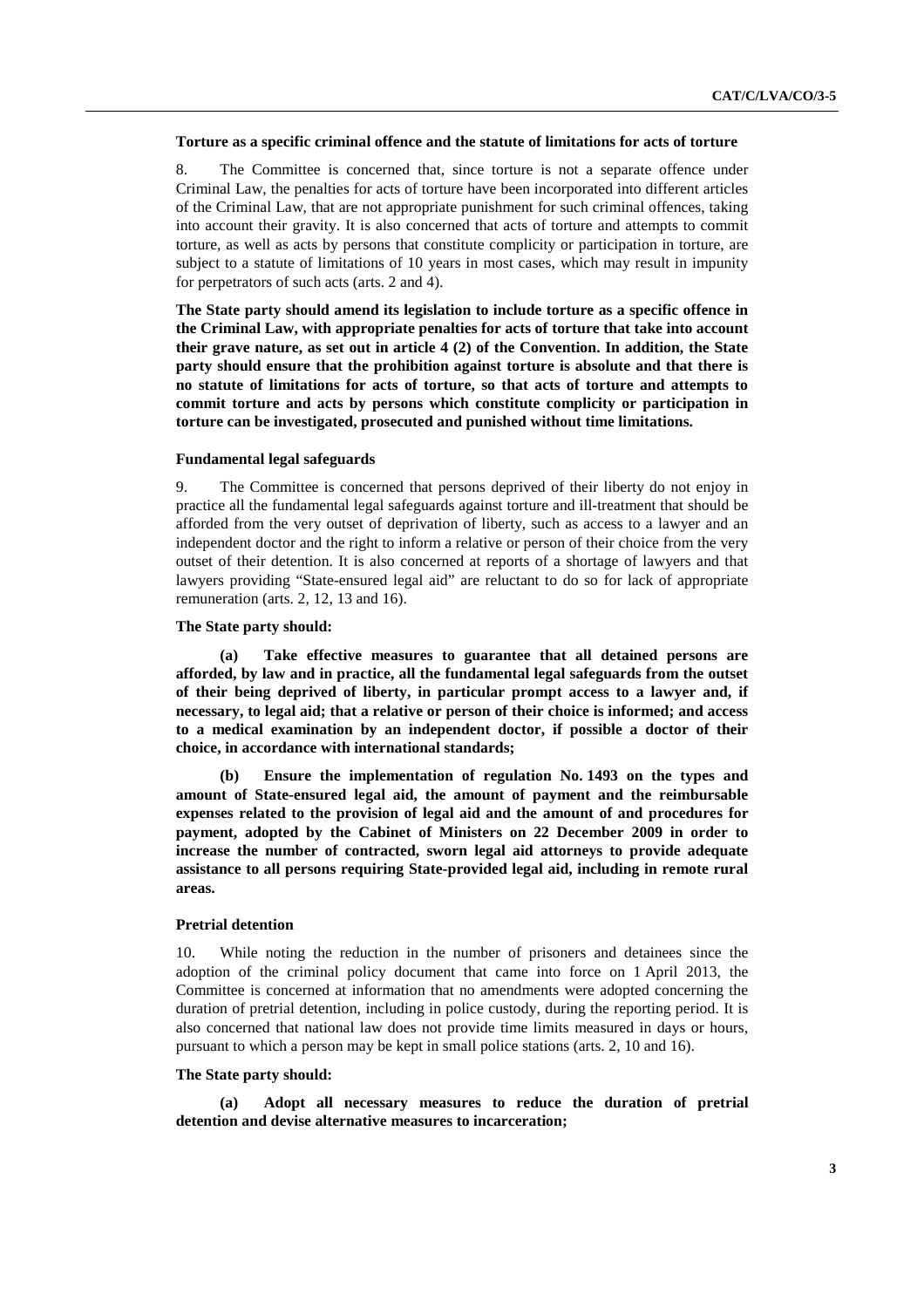**(b) Ensure that there is no pretrial detention in police stations and devise alternative, non-custodial measures to incarceration, taking into account the provisions of the United Nations Standard Minimum Rules for Non-custodial Measures (the Tokyo Rules) when devising the alternative measures to preventive detention;** 

**(c) Ensure that persons remanded in custody are always promptly transferred to a prison;** 

**(d) Take steps, including of a legislative nature, to ensure that the return of prisoners to police detention facilities is sought and authorized only exceptionally, for specific reasons and for the shortest possible time. Such a return should in each case be subject to the authorization of a prosecutor or judge and should never be carried out by the sole decision of a police investigator;** 

**(e) Establish strict rules concerning the duration of detention in police stations, ensure their effective application by the judiciary and devise alternative measures to incarceration.** 

## **Administration of justice**

11. The Committee is concerned at the lack of efficiency of the judicial system, the unjustified slowness of both civil and criminal proceedings and the backlog of cases. (art. 2).

#### **The State party should:**

 **(a) Reform the judicial system with a view to enhancing the speed and efficiency of judicial proceedings, in particular with regard to criminal justice;** 

 **(b) Take measures to strengthen the judiciary in the performance of its functions and improve further the regime of appointment, promotion and dismissal of judges in line with relevant international standards, including the Basic Principles on the Independence of the Judiciary.** 

### **Excessive use of force**

12. The Committee is concerned at allegations of excessive use of force and instances of ill-treatment by law enforcement personnel at the time of apprehension and during investigation in police facilities. It is further concerned at the absence of a data collection system on cases of ill-treatment and at the low number of disciplinary and criminal sanctions. The Committee is also concerned at information that complaints and allegations concerning physical violence and ill-treatment by police officers are examined by the Internal Security Office of the State Police, which is part of the police force, and at the absence of information on the outcome of these investigations and on any compensation to the victims (arts. 2, 10, 12, 13, 14 and 16).

## **The State party should:**

**Ensure that all reports of ill-treatment and excessive use of force by law enforcement personnel are investigated promptly, effectively and impartially, both at the disciplinary and the criminal level, by an independent mechanism with no institutional or hierarchical connection between the investigators and the alleged perpetrators;** 

**(b) Ensure that persons suspected of having committed acts of torture or illtreatment are immediately suspended from their duties and remain so throughout the investigation;** 

**(c) Prosecute persons suspected of physical violence and ill-treatment and, if found guilty, ensure that they are punished in accordance with the gravity of their**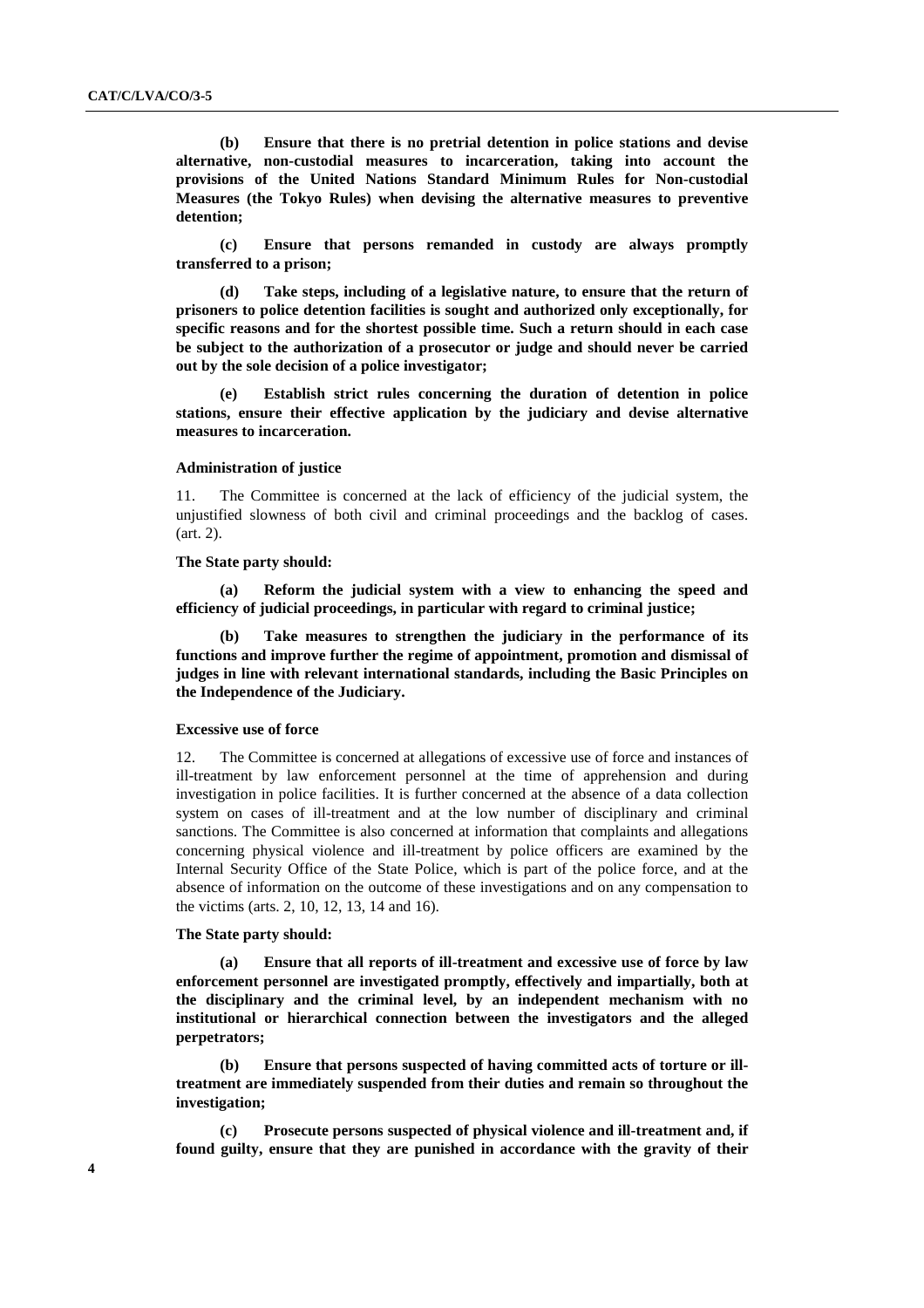**acts and that their victims are afforded appropriate redress, in accordance with article 14 of the Convention;** 

 **(d) Ensure that law enforcement officials are trained in professional techniques and international standards on the use of force and firearms, which minimize any risk of harm to apprehended persons, on the absolute prohibition of torture and ill-treatment and on the liabilities in cases of excessive use of force.** 

#### **National human rights institution**

13. Recalling its previous concluding observations (para.6) adopted in November 2007, the Committee is concerned at reports calling into question the independence of the Ombudsman, the scope of his or her mandate and the financial and staffing capacity to fulfil the mandate and workload and carry out the functions of an independent national human rights institution in accordance with the Principles relating to the Status of National Institutions (the Paris Principles) (art. 2).

**The State party should establish a national institution for the promotion and protection of human rights, with adequate financial and staffing resources, in full compliance with the Principles relating to the Status of National Institutions (the Paris Principles) and seek accreditation from the International Coordinating Committee of National Institutions for the Promotion and Protection of Human Rights.** 

## **Domestic violence**

14. While noting amendments introducing aggravating circumstances of violence and threat of violence in article 48 of the Criminal Law and recalling its previous concluding observations (para. 20), the Committee remains concerned that domestic violence is not defined as a specific crime in the Criminal Law and that marital rape is not recognized as a separate criminal offence. It is also concerned at the absence of protection measures, such as restraining orders, against perpetrators of domestic violence and physical abuse, at the inadequate support from the State party in the running of shelters specifically for abused women and the fact that psychosocial and legal rehabilitation services are provided mainly by non-governmental organizations (arts. 2, 12, 13, 14 and 16).

#### **The State party should:**

 **(a) Adopt comprehensive legislation on violence against women that would establish domestic violence and marital rape as specific offences in the Criminal Law;** 

 **(b) Ensure that all reports of domestic violence, including sexual violence and violence against children, are registered by the police, that all such incidences of violence are promptly, impartially and effectively investigated and perpetrators prosecuted and, if found guilty, punished in accordance with the gravity of their acts;** 

 **(c) Sensitize and train law enforcement personnel in investigating and prosecuting cases of domestic violence;** 

 **(d) Ensure that victims of domestic, including sexual, violence benefit from protection, including restraining orders for the perpetrators, and have access to medical and legal services, including psychosocial counselling, to reparation, including rehabilitation, and to safe and adequately funded shelters specifically for abused women, which the State directly runs and supports.** 

#### **Trafficking in human beings**

15. While welcoming the bilateral agreements on cooperation against trafficking in persons that the State party has concluded with 20 countries and the adoption of the State programme for the prevention of human trafficking, the Committee is concerned that the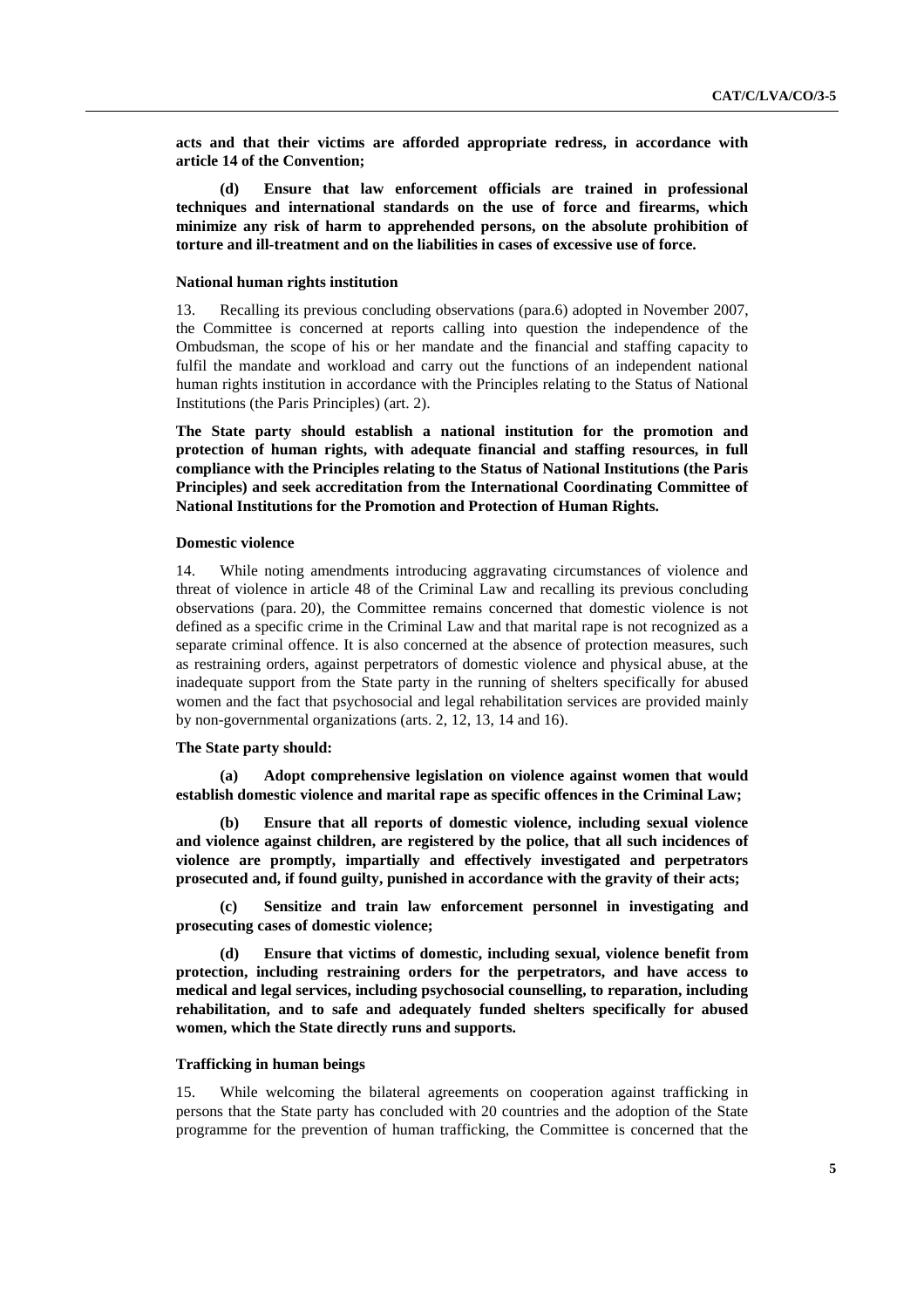State party remains a country of origin for human trafficking for purposes of sexual and labour exploitation (arts. 2, 10, 12, 13 and 16).

#### **The State party should:**

 **(a) Take effective measures to prevent human trafficking, such as vigorously enforcing anti-trafficking legislation and enhancing international cooperation, as well as intensifying action against marriages of convenience that may result in human trafficking;** 

 **(b) Promptly, effectively and impartially investigate, prosecute and punish trafficking in persons and related practices;** 

Increase the protection of and provide redress to victims of trafficking, **including legal, medical and psychological aid and rehabilitation, including the introduction of specific rehabilitation services for victims of trafficking, adequate shelters and assistance in reporting incidents of trafficking to the police;** 

 **(d) Enhance specialized training for the police, prosecutors and judges, migration officers and border police, including on the Protocol to Prevent, Suppress and Punish Trafficking in Persons, Especially Women and Children, supplementing the United Nations Convention against Transnational Organized Crime, on effective prevention, investigation, prosecution and punishment of acts of trafficking and conduct nationwide awareness-raising campaigns, including through the media, about the criminal nature of such acts.** 

#### **Non-citizen residents**

16. While welcoming the significant reduction in the number of so-called "non-citizen residents" from 29 per cent in 1995 to 13 per cent at present and the amendments to the Citizenship Law introduced in May 2013 allowing for a simplified naturalization procedure, the Committee is concerned at the large number of non-citizens residing permanently in the State party (arts. 2 and 16).

## **The State party should:**

 **(a) Invite non-citizen residents to avail themselves of the simplified naturalization procedure in the Citizenship Law, as amended in May 2013, and facilitate the granting of citizenship to and naturalization and integration of noncitizens;** 

 **(b) Enhance efforts to raise the awareness of parents whose children are eligible for naturalization and consider granting automatic citizenship at birth, without previous registration by parents, to the children of non-citizen parents who do not acquire any other nationality, with a view to preventing statelessness;** 

 **(c) Consider offering language courses free of charge to all non-citizen residents and stateless persons who wish to apply for Latvian citizenship.** 

#### **Situation of asylum seekers**

17. The Committee is concerned:

 (a) That persons seeking asylum may not enjoy all the procedural guarantees, including access to legal counsel and the right to appeal negative decisions;

 (b) That the risk of *refoulement* may exist in cases where appeals of negative decisions under the accelerated asylum procedure may not have a suspensive effect;

That the detention of asylum seekers is not only used as a measure of last resort and that asylum seekers who are minors may be detained starting at the age of 14 (arts. 3 and 16).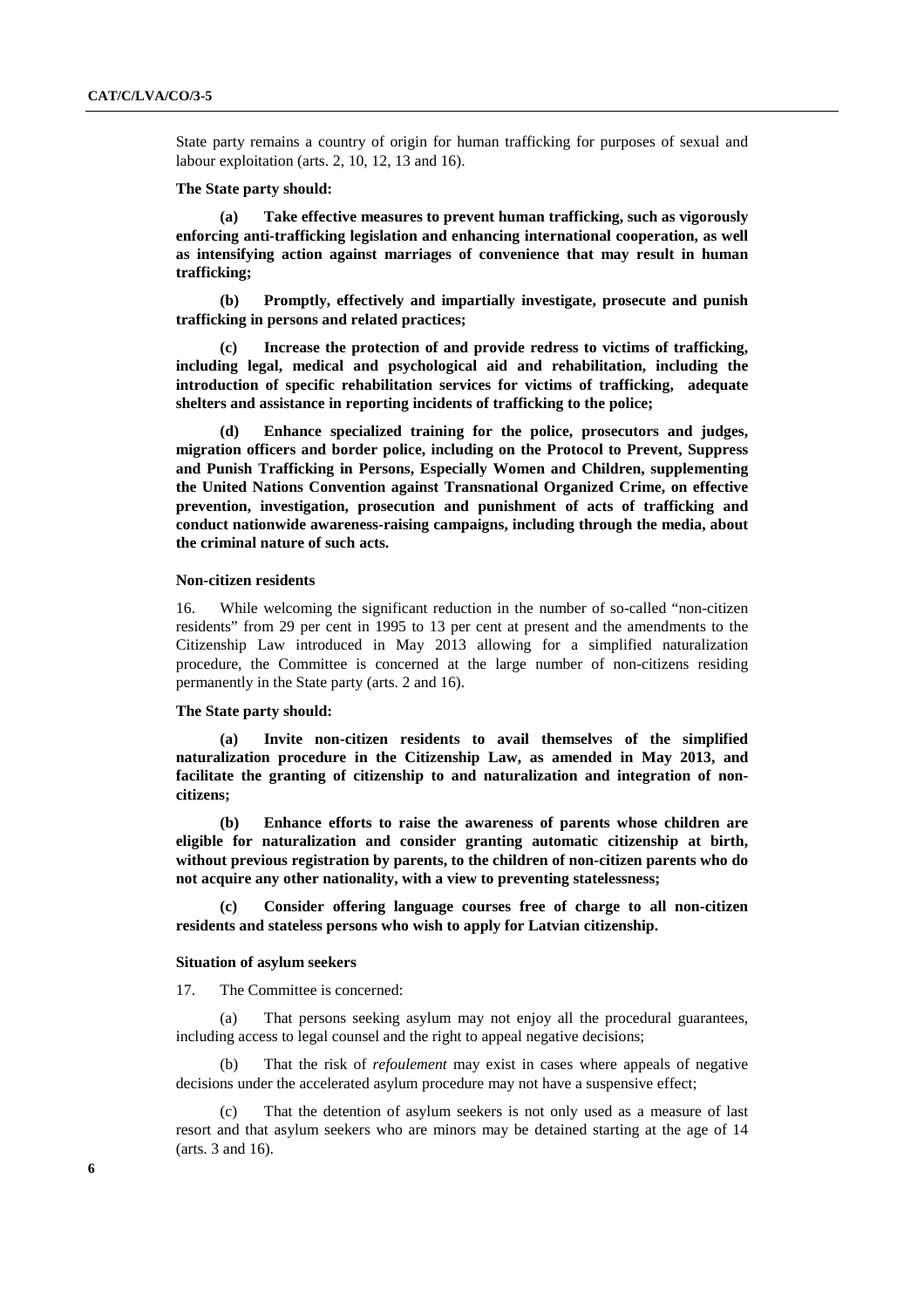**The State party should:** 

 **(a) Take all necessary measures to abide by its obligations under article 3 of the Convention and refrain from expelling, returning (***refouler***) or extraditing a person to another State where there are substantial grounds for believing that he or she would be in danger of being subjected to torture;** 

 **(b) Ensure that all persons seeking asylum in the State party, including at its border-crossing points, enjoy all procedural guarantees, including access to legal assistance and interpreters and the right of appeal against negative decisions;** 

 **(c) Ensure that decisions concerning asylum, including under the accelerated procedure, can be appealed and have a suspensive effect in order to avoid the risk of** *refoulement***;** 

 **(d) Use detention of asylum seekers only as a measure of last resort for as short a period as possible, refrain from detaining minors and revise policy in order to bring it in line with the Guidelines on the Applicable Criteria and Standards relating to the Detention of Asylum Seekers and Alternatives to Detention of the Office of the United Nations High Commissioner for Refugees.**

#### **Training**

18. The Committee is concerned at the absence of specific methodologies to evaluate the effectiveness and impact on a reduction in the number of cases of torture and illtreatment of the training and educational programmes on the absolute prohibition of torture and ill-treatment and on the provisions of the Convention for law enforcement personnel, prison staff, border guards, medical personnel, judges and prosecutors. It is also concerned that training on the Manual on the Effective Investigation and Documentation of Torture and Other Cruel, Inhuman or Degrading Treatment of Punishment (the Istanbul Protocol) is not provided to all medical professionals dealing with persons deprived of liberty and asylum seekers. (art. 10).

#### **The State party should:**

 **(a) Develop specific methodologies to evaluate the effectiveness and impact of training and educational programmes on the absolute prohibition of torture and illtreatment provided to law enforcement, prison staff, border guards, medical personnel, judges and prosecutors;** 

 **(b) Ensure that the Istanbul Protocol is made an essential part of the training for all medical professionals and other public officials involved in work with persons deprived of their liberty and asylum seekers.** 

#### **Conditions of detention**

19. The Committee is concerned (arts. 11, 13 and 16):

 (a) That the material conditions of detention in places of deprivation of liberty and in particular those that are old, continue to fall short of international standards with regard to infrastructure, hygiene and sanitary conditions, living space and regime of activities, in particular for prisoners serving life sentences and remand prisoners;

At serious deficiencies and considerable delays in the provision of medical, psychological and dental health care, especially as the latter is at the expense of the inmates;

 (c) At the material conditions in most police detention facilities, including limited or no access to natural light and ventilation, unhygienic cells and inadequate sanitary facilities, which are not in conformity with international standards;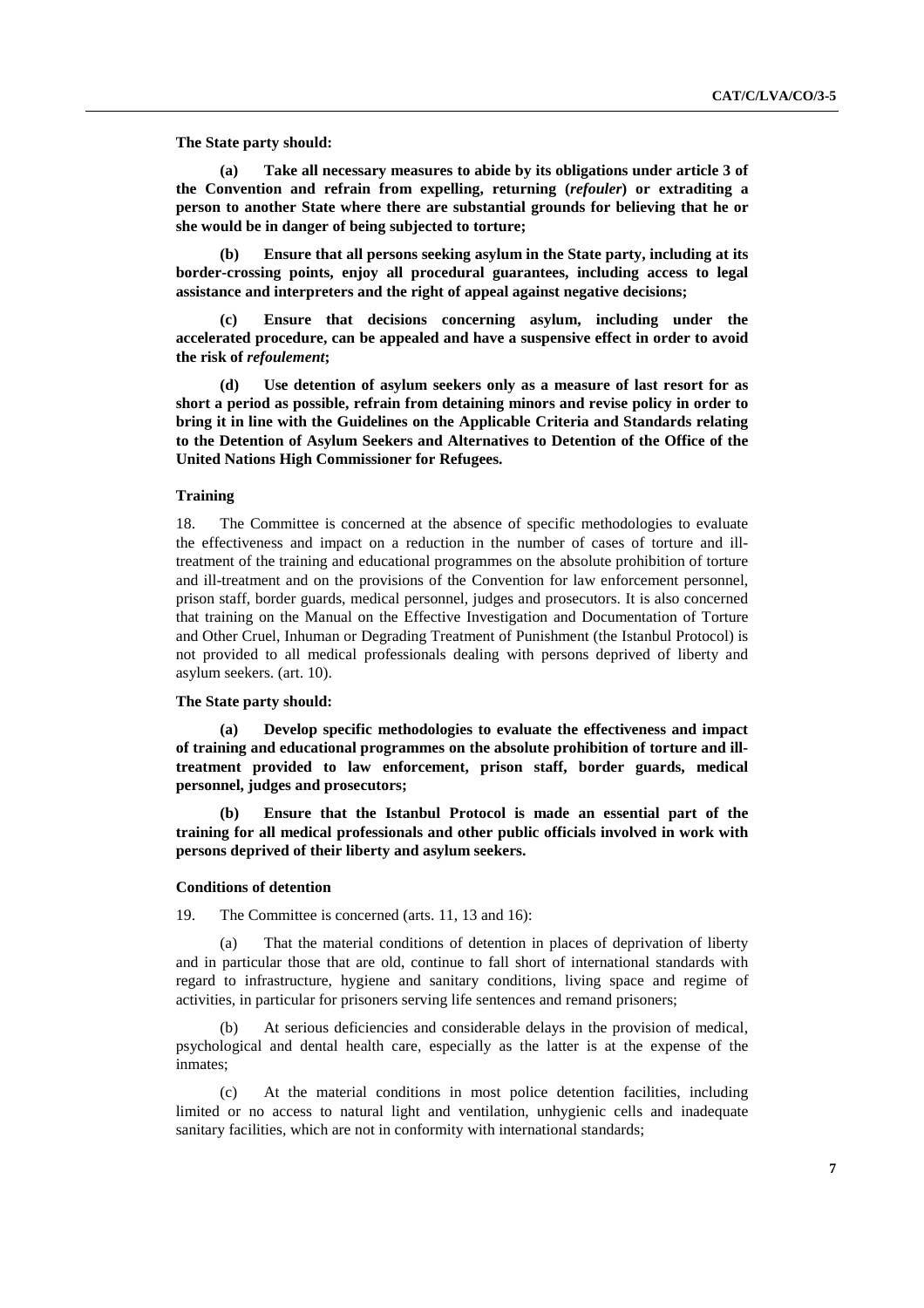(d) That the Law on the Procedure of Detention on Remand stipulates that the space in multi-occupancy cells should be not less than  $3m<sup>2</sup>$  per person.

#### **The State party should:**

 **(a) Continue to take steps to improve the material conditions in all prisons and police detention centres with regard to infrastructure, hygiene and sanitary conditions, heating, living space and regime of activities, in particular for prisoners serving life sentences and remand prisoners, in accordance with the Standard Minimum Rules for the Treatment of Prisoners;** 

 **(b) Ensure the provision of adequate medical, psychological and prompt dental health care for all inmates free of charge;** 

 **(c) Ensure that the renovation of existing places of detention continues according to schedule;** 

 **(d) Ensure the existence of impartial and independent mechanisms to monitor places of deprivation of liberty, deal with the complaints of inmates about their conditions of detention and provide effective follow-up to such complaints;** 

(e) Ensure that the space provided should not be less than  $4m^2$  per prisoner **in multi-occupancy cells, in accordance with the standards of the European Committee for the Prevention of Torture and Inhuman or Degrading Treatment or Punishment.** 

#### **Inter-prisoner violence**

20. The Committee is concerned at the persistence of inter-prisoner violence and the lack of investigation of such violence, especially in view of the high number of cases. It is further concerned at reports relating to instances of deaths in custody as a result of violence (arts. 2, 11, 12, 13 and 16).

## **The State party should:**

**Enhance steps to reduce inter-prisoner violence, including by strengthening the monitoring and management of vulnerable prisoners and other prisoners at risk;** 

 **(b) Continue and enhance the training of prison staff and medical personnel regarding communication with and managing of inmates and on detecting signs of vulnerability;** 

 **(c) Strengthen the effectiveness of complaints mechanisms for reporting cases of violence or other abuses and enhance the financial and staffing capacity of the Ombudsman and other independent mechanisms to visit regularly all places of detention;** 

 **(d) Promptly, thoroughly and impartially investigate all cases of interprisoner violence and deaths in custody, prosecute and punish those found guilty with appropriate penalties and provide redress to victims or their relatives.** 

#### **Use of restraints in prisons**

21. The Committee is concerned by reports of unjustified use of restraints in prisons, such as the routine handcuffing of prisoners serving life sentences when outside their cells (arts. 2, 11 and 16).

#### **The State party should:**

 **(a) Abolish the routine handcuffing of prisoners serving life sentences;**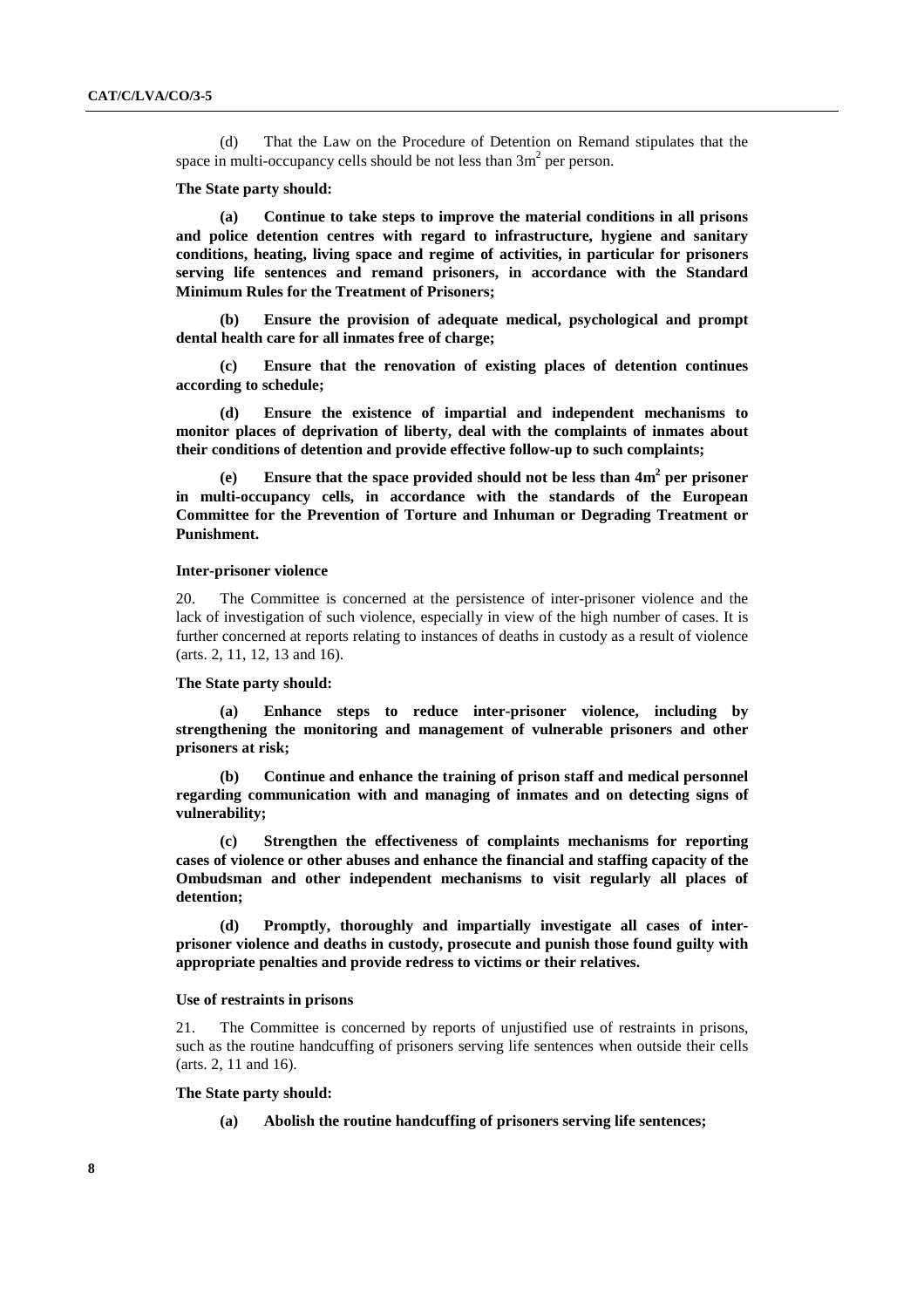Ensure that all complaints of violations with regard to handcuffing are **promptly, effectively and independently investigated and the persons responsible are held to account.** 

#### **Redress, including compensation and rehabilitation**

22. The Committee is concerned that there is no explicit provision in domestic legislation that provides for the right of victims of torture and ill-treatment to fair and adequate compensation, including the means for as full rehabilitation as possible, as required by article 14 of the Convention. It is also concerned that specific rehabilitation services have not been established and regrets the lack of data regarding the amount of any compensation awards made by the courts to victims of violations of the Convention and on any treatment and social rehabilitation services provided to victims, including medical and psychosocial rehabilitation (art. 14).

**The State party should amend its legislation to include explicit provisions on the right of victims of torture and ill-treatment to redress, including fair and adequate compensation and rehabilitation, in accordance with article 14 of the Convention. It should, in practice, provide all victims of torture or ill-treatment with redress, including fair and adequate compensation, and as full rehabilitation as possible, regardless of whether perpetrators of such acts have been brought to justice. It should allocate the necessary resources for the effective implementation of rehabilitation programmes.** 

**The Committee draws the attention of the State party to its general comment No. 3 (2012) on the implementation of article 14 by States parties, which clarifies the content and scope of the obligations of States parties to provide full redress to victims of torture.** 

## **Persons with disabilities**

23. While taking note of the amendments to the Law on Medical Treatment and trends toward deinstitutionalization in the State party, the Committee is concerned at information that disadvantaged or low-income patients accommodated in psycho-neurological medical institutions who are allowed to leave are unable to do so for lack of living space, work and means of subsistence (arts. 2, 11 and 16).

#### **The State party should:**

 **(a) Ensure adequate social conditions, including living space, work and means of subsistence, for disadvantaged or low-income patients accommodated in medical institutions to enable them to leave those institutions;** 

 **(b) Establish an independent complaints mechanism and counsel and effectively, promptly and impartially investigate all complaints of ill-treatment of persons with mental and psychosocial disabilities in psychiatric institutions, bring those responsible to justice and provide redress**;

**(c) Ensure effective legal safeguards for all persons with mental and psychosocial disabilities and comply with the recommendations of the Ombudsman regarding the keeping of records in such a way that a patient's consent is requested both in hospitalizing him or her and determining his or her psychiatric medical treatment in the institutions.** 

#### **Other issues**

24. The Committee reiterates its recommendation that the State party consider making the declarations under articles 21 and 22 of the Convention.